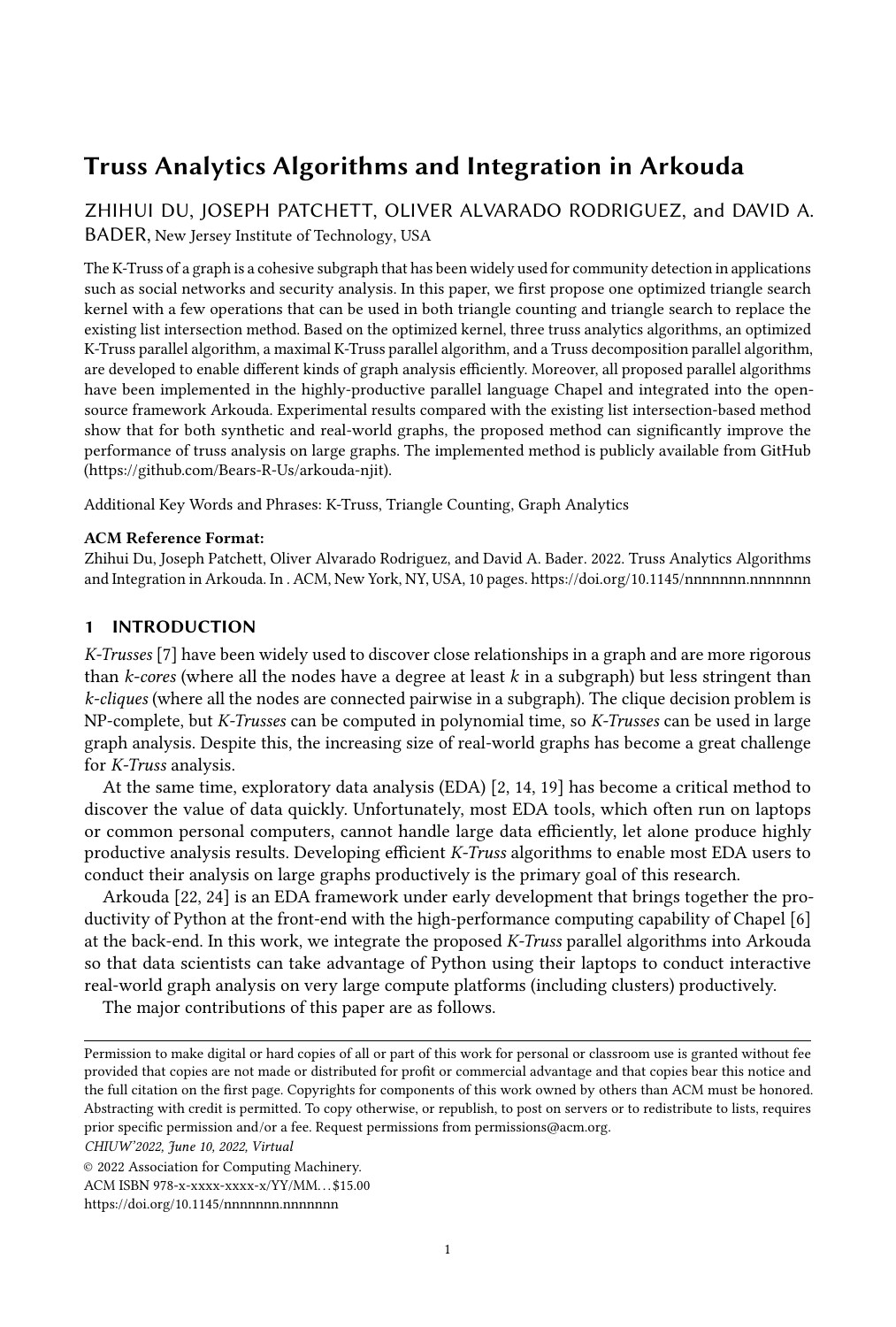- (1) A fast triangle search kernel that can take advantage of the properties of real-world graphs is proposed. Multiple parallel and performance optimization methods have been employed in our K-Truss algorithms.
- (2) The proposed K-Truss algorithms have been implemented into the open-source framework Arkouda to support high-level Python users to analyze large graphs using their laptops with high productivity.
- (3) Experimental results on synthetic and real-world graphs show that the proposed performance optimization methods achieve significant speedup compared with the widely used list intersection method.

## 2 ALGORITHM DESIGN

#### <span id="page-1-0"></span>2.1 Notation, Analysis, and Data Structure

2.1.1 Notation. The graph,  $G = (V, E)$ , comprises the vertex set V and the edge set E. We use  $\Delta(e, G)$ to express the set of all triangles including edge  $e = \langle u, v \rangle$  in the graph G. The support of e, which means the number of triangles including edge  $e = \langle u, v \rangle$  in G, is expressed as  $sup(e, G) = |\Delta(e, G)|$ .

Given an integer  $K \geq 2$ , the K-Truss of G is defined as the maximal subgraph  $SubG = \langle SubV, SubE \rangle$ of G such that  $∀e ∈ SubE ⊆ E$ , we will have  $sup(e, SubG) ≥ K - 2$ . The Max K-Truss is the K-Truss that has the maximum value of K among all the non-empty K-Trusses of G. For all  $e \in E$ , the truss value or trussness of  $e$  is defined as the  $K$  of the maximal K-Truss that includes  $e$ . It is expressed as truss(e, G). Based on the definition, we have truss(e, G)  $\leq$  sup(e, G). The truss decomposition of a graph G is assigning each edge with its truss value.

2.1.2 Bound Analysis. Based on the definition, the minimum value of  $K$  is 2. We use  $MaxK$  to denote the maximum K value for a graph G and the corresponding subgraph  $MaxKG = \langle MaxV, MaxE \rangle$ . Then,  $\forall e \in MaxE$ , we will have  $sup(e, MaxKG) \geq MaxK - 2$ . This means that the total number of vertices in  $MaxV$  should meet  $|MaxV| \geq MaxK$  (if  $|MaxV| < MaxK$ ,  $\forall e \in MaxE$ , we cannot have another  $MaxK - 2$  different vertices to form triangles with  $e$ ). We define the degree of an edge  $ld(e) = min(degree(u), degree(v)).$  If an edge  $e = \langle u, v \rangle \in MaxE$ , we must have  $ld(e) \geq MaxK - 1$ . So for a maximal K-Truss of a given graph, the total number of edges in the subgraph cannot be less than  $MaxK$  and the degree of each vertex should not be less than  $MaxK - 1$ . So we can sort the vertices in decreasing order based on their degrees and add them into a set VSet step by step. Let  $Dmin = min\{degree(v)|v \in VSet\}$  and  $k_{up} = max\{x|x = min\{Dmin + 1, |VSet|\}\}$  for all possible *VSet*, we will have  $MaxK \leq k_{up}$ . In this way, we may use  $k_{up}$  to set the upper bound of *MaxK*.

2.1.3 Double Index Data Structure. This paper focuses on sparse graphs that can model a wide range of real-world applications such as social networks, bioinformatics, and cybersecurity. A compact and efficient Double-Index (DI) sparse graph data structure (edge index arrays and vertex index arrays) that was developed in our previous work [\[13\]](#page-8-6) is employed in this research to support our K-Truss analysis. The DI data structure can support both edge-based search and vertex-based search quickly. At the same time, the edge index arrays can be used to partition a graph's edges equally to achieve load balance for edge search based graph algorithms. All these features can support a quick triangle search.

# 2.2 Novel Triangle Searching Kernels

Given edges  $e = \langle u, v \rangle \in E$ , if the adjacency lists of u and v are  $Adj_u$  and  $Adj_v$ , then the number of triangles including e should be  $|Adj_u \cap Adj_v|$ . This is the formula of the widely used list intersection method [\[9\]](#page-8-7) in K-Truss analysis. If  $Adj_u$  and  $Adj_v$  are sorted, then the execution time of sequential list intersection to find all triangles including edge  $e = \langle u, v \rangle$  can be  $|Adj_u| + |Adj_v|$  [\[16\]](#page-8-8). If we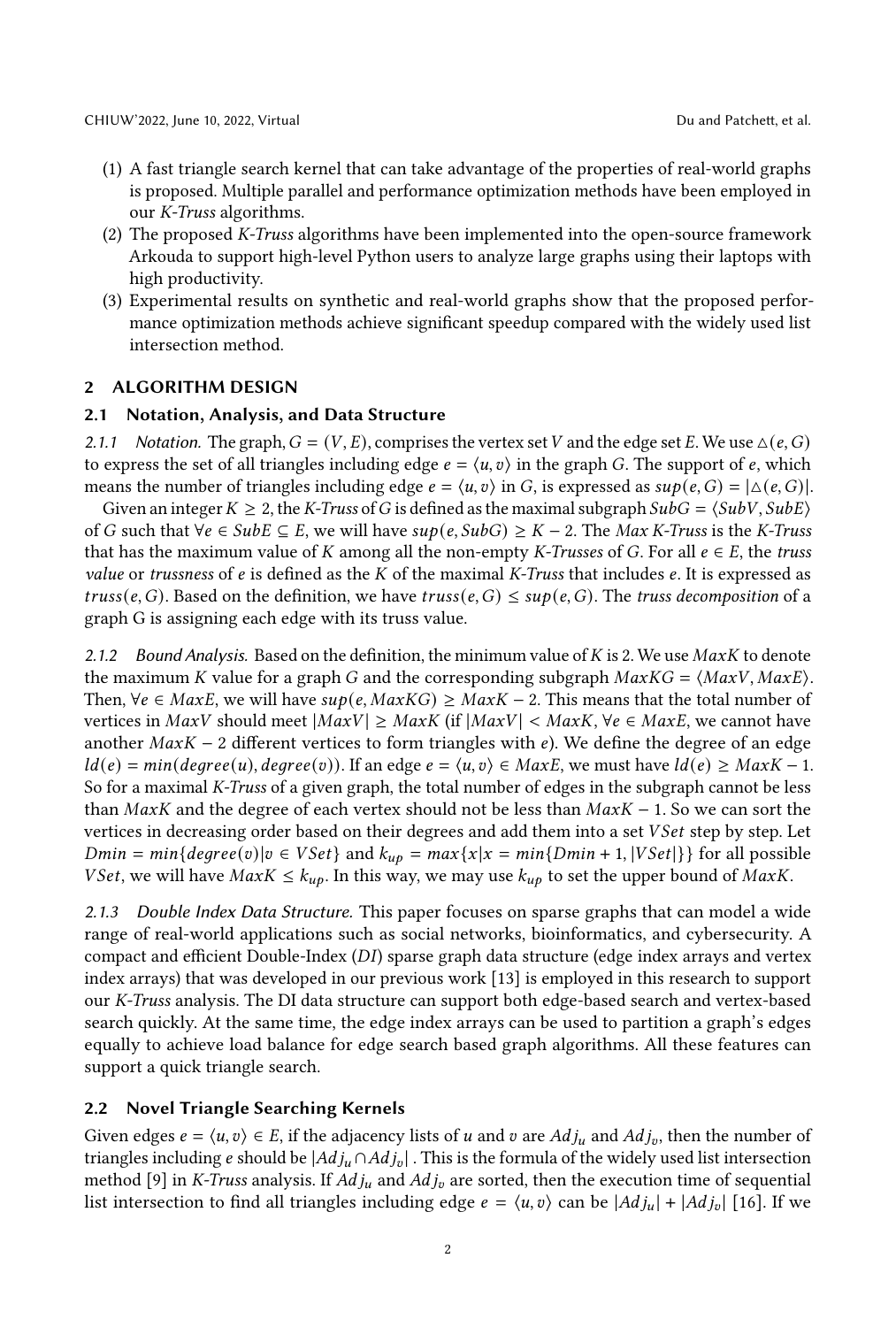Truss Analytics Algorithms and Integration in Arkouda CHIUW'2022, June 10, 2022, Virtual

use a small number of parallel threads as possible to find all triangles, it will take  $log_2|Adj_v|$  (we assume  $|Adj_u| \leq |Adj_v|$  and  $|Adj_u|$  threads will run a binary search in  $Adj_v$  in parallel ). However, this method does not take advantage of the property of vertex  $w \in Adj_u \cap Adj_v$  to improve the parallel performance. So, we propose a novel minimum search method to significantly improve the performance of parallel triangle counting and searching for real-world graphs.

Let h (l) be u or v which has more (less) adjacent vertices.  $Adj_h (Adj_l)$  be  $Adj_u$  or  $Adj_v$  that has more (less) elements.  $\forall w \in Adj_l$ , let  $Adj_w$  be the adjacency list of w. The proposed minimum search method directly checks if there is a third edge  $\langle w, h \rangle$  that can close the wedge  $\langle l, h \rangle$  and  $\langle l, w \rangle$  to form a triangle. Furthermore, the check method will be based on the degrees of both vertex w and h. If  $Adj_w$  and  $Adj_h$  are sorted, the parallel minimum search method will need  $log_2(min(|Adj_w|, |Adj_h|))$ instead of  $log_2( |Adj_h|)$  time. So,  $log_2(|Adj_h|) - log_2(min(|Adj_w|, |Adj_h|))$  operations are saved for checking the third edge  $\langle w, h \rangle$ . The larger difference in  $|Adj_w|$  and  $|Adj_h|$ , the more operations can be saved. The total time to get all the triangles including given edge  $\langle u, v \rangle$  in parallel can be calculated as in Eq[.1.](#page-2-0)

<span id="page-2-0"></span>
$$
\max_{w \in Adj_l} log_2(min(|Adj_w|, |Adj_h|))
$$
\n(1)

List intersection does not care about the degree of the third vertex that may form a triangle with the given two vertices. However, the proposed minimum search is a fine-grained method. It will consider the degrees of the third vertex to reduce the search operations as much as possible. For any vertex  $w \in Adj_l$ , if  $|Adj_w| \ge |Adj_h|$ , the number of operations to decide if  $u, v, w$  can form a triangle will be  $log_2|Adj_h|$  that is the same as in the list intersection. If  $|Adj_w| < |Adj_h|$ , then our method will have fewer operations.

The standard list intersection method can only work on two given lists. However, our method can take advantage of the adjacency list of the third vertex to further exploit the optimization space to reduce the total number of operations. If  $|Adj_l| = 4$ ,  $\forall w \in adj_l$ ,  $|Adj_w| \le 8$  and  $|Adj_h| = 1024$ , it will need 4 parallel threads and each thread will execute  $\lceil log_2 1024 \rceil = 10$  operations to search the triangles containing given edge  $\langle u, v \rangle$ . The proposed novel method will also need 4 parallel threads, and each thread will take  $\lceil log_2 8 \rceil = 3$  search operations. It is less than half of the standard list intersection's parallel execution time. For real-world graphs, their edges are highly skewed, and only a tiny amount of vertices have huge adjacency lists. So, our method can avoid the large adjacency list searches and work on smaller adjacency lists to improve the parallel performance.

# 2.3 Naive K-Truss Parallel Algorithm

In this section, we will first introduce the naive method to show the basic idea of K-Truss analysis.

#### Algorithm 1: Naive K-Truss Parallel Algorithm

```
1 NaiveKTruss(G, k)\forall x \ G = \langle E, V \rangle is the input graph with edge set E and vertex set V. k is the given K-Truss value.
 2  Edq e D e l ] = -1 // initialize all edges as not deleted
 3 while there is any edge can be deleted do
 4 | \textit{sup} \left[ \right] = 0 // initialize the triangle counting array
 5 forall (undeleted edge e = \langle u, v \rangle \in E) && (e is local) do
 6 calculate sup(e, G) using list intersection or minimum search method
  7  [ ] =  (, )
 8 end
 9 forall (e = \langle u, v \rangle \in E) \&\&\; (e \text{ is local}) \text{ do}<br>
10 if (\text{EdgeDel}[e] == -1) \&\&\; (\text{sup}[e] < k - 2) \text{ then}11 \left| \begin{array}{c} \end{array} \right| \left| \begin{array}{c} \end{array} \right| \left| \begin{array}{c} \end{array} \right| \left| \begin{array}{c} \end{array} \left| \begin{array}{c} \end{array} \right| \left| \begin{array}{c} \end{array} \right| \left| \begin{array}{c} \end{array} \right| \left| \begin{array}{c} \end{array} \right| \left| \begin{array}{c} \end{array} \right|12 end
13 end
14 end
15 return EdgeDel
```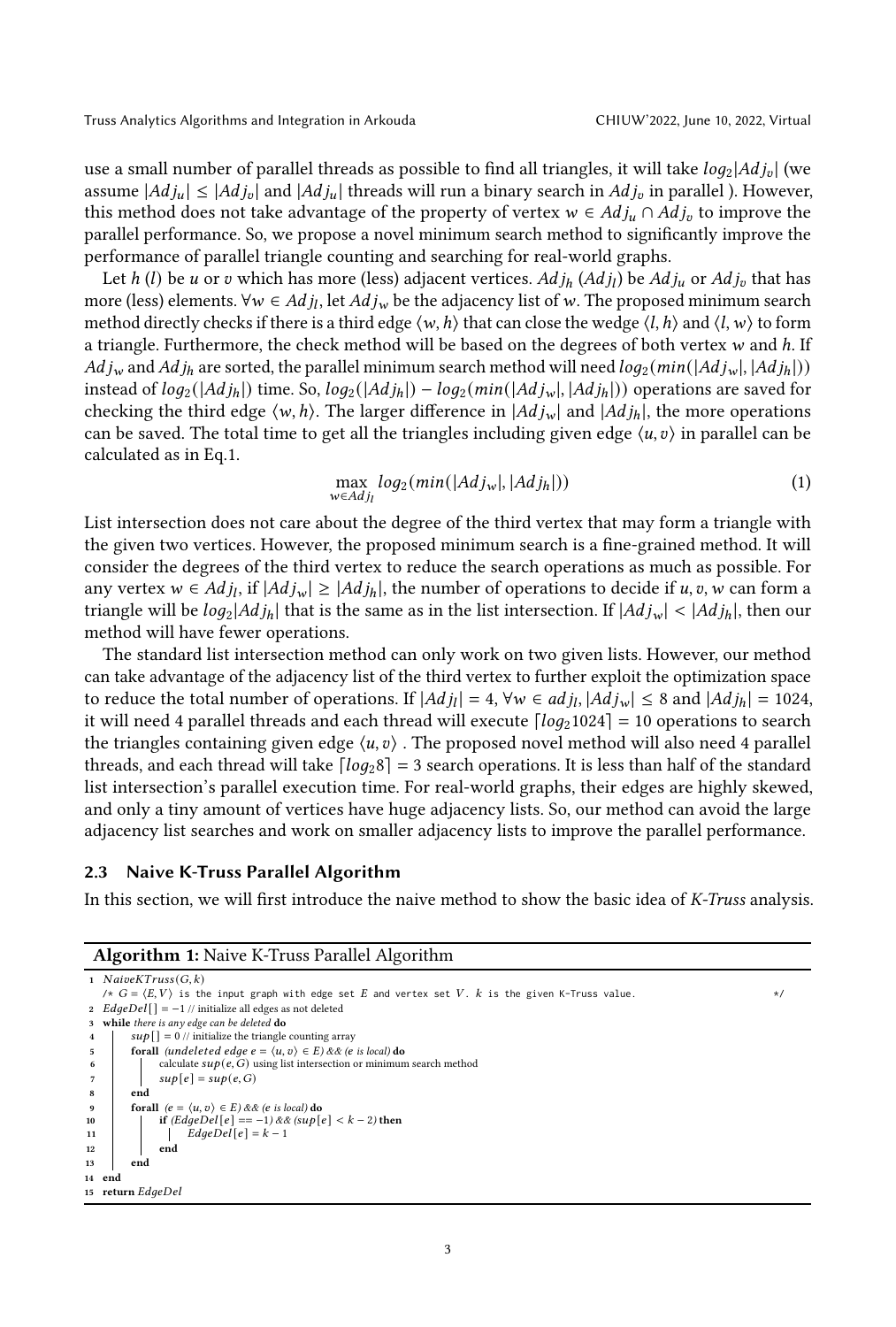Based on the DI sparse graph data structure, which can locate both vertex and edge in constant time [\[13\]](#page-8-6), we first develop a naive but distributed parallel framework for K-Truss algorithm that can be easily implemented in Chapel.

Peeling [\[7\]](#page-8-0) is a simple but very efficient *K-Truss* subgraph generation method. It removes the edges whose number of triangles is less than  $K - 2$  step by step, like peeling an onion. We propose a naive version of this method in Alg[.1.](#page-2-1)

Our naive algorithm can run on distributed memory clusters to take advantage of multiple computing resources to handle huge graphs. At the same time, in each shared-memory multicore/SMP node, the triangle counting and the checking for different edges on the current locale can also be executed in parallel. The Chapel *forall* parallel construct can implement implicit synchronization among all the parallel threads so we do not need explicit synchronization operation between the first *forall* construct from lines 5 to 8 and the second *forall* construct from lines 9 to 13.

The naive K-Truss algorithm shows how we can exploit parallelism and employ our novel triangle search kernel in K-Truss analysis using Chapel.

#### 2.4 Optimized K-Truss Parallel Algorithm

The naive K-Truss algorithm is simple and easy to implement. Under most scenarios, it cannot achieve high performance even though it has an excellent parallel framework. The reason for low performance is that it will recalculate the number of triangles in each iteration. The more iterations it has, the more unnecessary triangle counting operations will be executed.

If an edge is deleted, all other edges that can form a triangle with such an edge will be affected. The affected edges can be found from the deleted edges. The basic idea of the optimized method is that we just update the number of triangles of affected edges instead of recalculating the number of triangles of all edges.

## Algorithm 2: Optimized K-Truss Parallel Algorithm

```
1 OptKTruss(G, k)\forall \forall G = \langle E, V \rangle is the input graph with edges set E and vertices set V. k is the given K-Truss value.
 2 EdgeDel[] = -1 // initialize all edges as undeleted
 3 \sup[ ] = 0 // initialize the support array of each edge
 4 SetDel = \phi; SetAff = \phi5 forall \text{ (} edge \text{ } e \in E) \&\& \text{ (} e \text{ is local)} \text{ } do6 \vert \text{sup}[\mathbf{e}] = \text{sup}(\mathbf{e}, G) using minimum search method
 7 end
 8 forall (e \in E) \&\& (e \text{ is local}) \textbf{do}<br>9 if (EdgeDel[e] == -1) \&if (EdgeDel[e] == −1) && (sup[e] < k - 2) then
10 \bigcup \bigcup \bigcup \bigcup \bigcup \bigcup \bigcup \bigcup \bigcup \bigcup \bigcup \bigcup \bigcup \bigcup \bigcup \bigcup \bigcup \bigcup \bigcup \bigcup \bigcup \bigcup \bigcup \bigcup \bigcup \bigcup \bigcup \bigcup \bigcup \bigcup \bigcup \bigcup \bigcup \bigcup \bigcap \bigcap \11 | Add e into SetDel
12 end
13 end
14 while (SetDel is not empty) do<br>15 corall (e_1 \in SetDel) &&
15 forall (e_1 \in SetDel) \& \& (e_1 \text{ is local}) \&<br>16 for the state of the using minimum search method to fit
16 using minimum search method to find e_2 and e_3 that can form a triangle with e_1<br>17
                    reduce the support of e_2 and e_3 if they are undeleted edges
18 add the affected edges into SetAff if their supports are less than k - 219 end
20 forall (e \in SetDel) \&\& (e \text{ is local}) do
21 if (EdgeDel[e] == 1-k) then
22 \bigcup EdgeDel[e] = k - 123 end
24 end
25 SetDel.clear()
26 SetDel <=> SetAff // switch the values of the two sets.
27 end
28 return EdgeDel
```
The major optimization method of algorithm Alg. [2](#page-3-0) is parallel searching affected edges to avoid repeat triangle counting [\[1,](#page-7-1) [4,](#page-8-9) [10,](#page-8-10) [15,](#page-8-11) [21\]](#page-8-12). If edge  $e_1$  was deleted and  $e_1$ ,  $e_2$ , and  $e_3$  can form a triangle,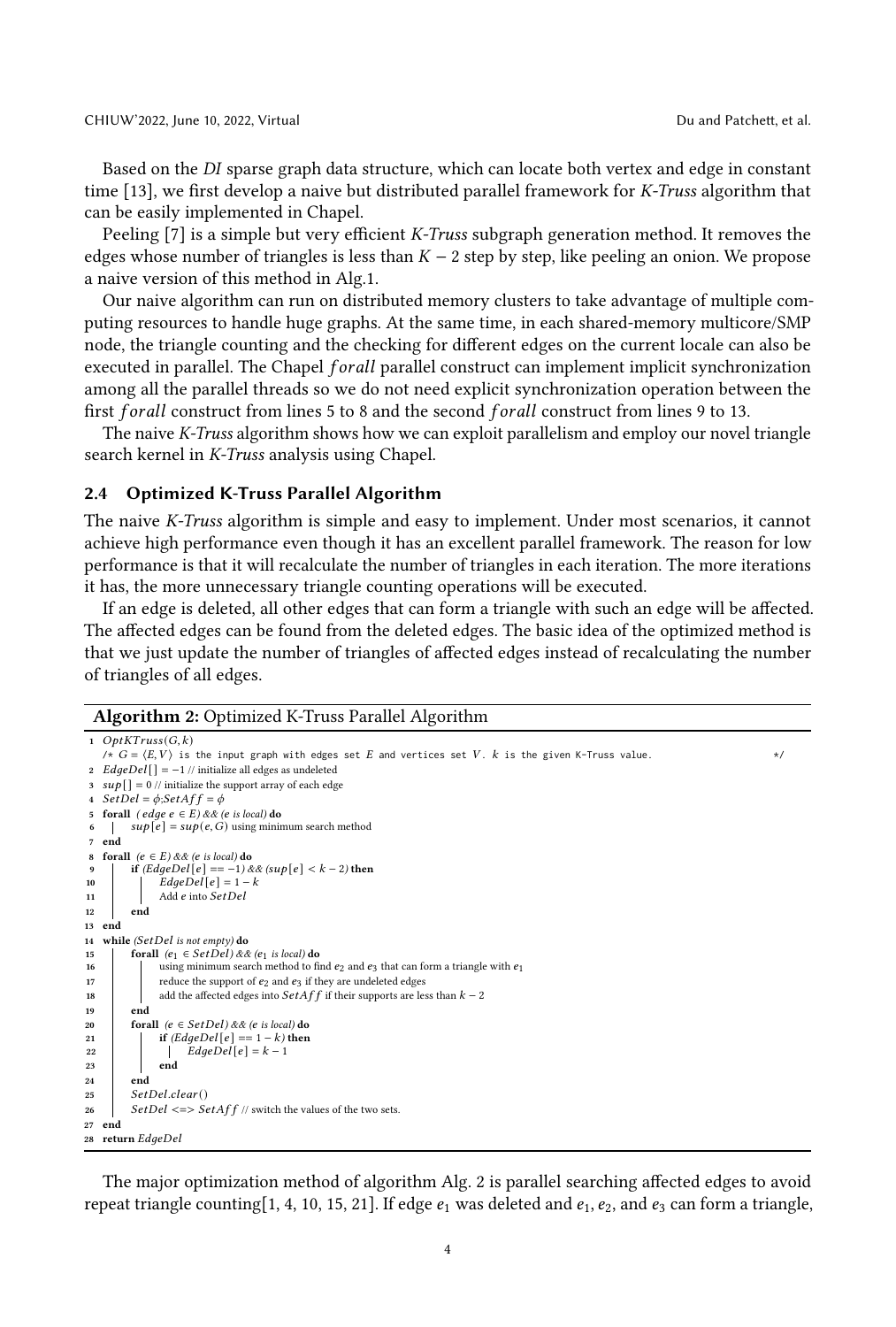then  $e_2$  and  $e_3$  are the affected edges of  $e_1$ . We will reduce the number of triangles of unremoved edges that will be affected by the removed edges. Two removed edges may affect the same unremoved edge in the same triangle. So, our algorithm should avoid updating the same undeleted edge in the same triangle twice. At the same time, one unremoved edge may be affected by two removed edges in two different triangles. So, we use an atomic subtraction operation provided by Chapel to reduce the support of the unremoved edge to avoid the write race. Chapel's atomic array is very convenient to support such operations.

After all affected edges have been updated, the unremoved edges whose support values are less than  $k - 2$  will also be removed. All the newly removed edges will be used to parallel search new affected edges until no affected edges can be found. This optimization can avoid repeat triangle counting from scratch, so it can significantly reduce the total number of operations.

Alg. [2](#page-3-0) includes two main procedures. The first procedure is the minimum search kernel based triangle counting part, just like the naive method. The second part is the affected edges search based support updating method. Two additional data structures are introduced in the optimized algorithms. Set Del is the set of edges that were just removed. Set Aff is the set of edges that may be deleted because we delete the edges in  $SetDel$  will affect and reduce their support values. Chapel's Set module can support set operations well.

The proposed minimum search kernel can be adopted in the optimized algorithm to search and update the affected edges in a much smaller set, and no unnecessary operations will be executed. At the same time, each deleted edge will be assigned a thread to search the affected edges, and all the threads are executed in parallel.

### 2.5 Max K-Truss Parallel Algorithm

Based on the proposed optimized parallel K-Truss algorithm, we can design the algorithm to find the maximum truss value of the given graph. We develop a *DownwardSearch* method to locate the maximum truss value quickly.

Based on the discussion in section [2.1,](#page-1-0) we can first get the upper bound  $k_{up}$  of the maximum K-Truss value. So we only need to check the maximum k value in range  $[3..k_{up}]$  that will not delete all the edges in a graph. Then k will be the maximum K-Truss value of the given graph. In Alg[.3](#page-5-0) we give the description of our Max K-Truss parallel algorithm.

In line 2 we initialize the range of maximum K-Truss search value  $k_{low}$  and  $k_{up}$ . Based on the feature of K-Truss search, we have the inequality  $k_{low} - 1 \leq \text{MaxK} \leq k_{up}$ . We call the DownwardSearch procedure at line 3 to return the maximum k value and the edge array EdgeDel that describes the remaining subgraph of a given graph.

In lines from 4 to 30, we implement the *DownwardSearch* search function. After checking the lower and upper bounds, we update the search bounds in lines from 15 to 28. If we find that the  $k_{mid}$  value is too large, we will continuously reduce the value of  $k_{up}$  and  $k_{mid}$  until we find a  $k_{mid}$ value that will not delete all the edges. This is the downward search procedure. The particular downward search procedure is different from the general binary search method.

Based on our optimized K-Truss parallel algorithm, the Truss Decomposition procedure is straightforward. We just need to increase the value of  $k$  step-by-step until all edges have been removed. So we ignore the detailed description here.

## 3 INTEGRATION WITH ARKOUDA

Arkouda is an open-source framework that allows data scientists to take the next step in data analytics from their own laptops by transferring the burden of high-performance computing to a back-end server. Arkouda contains three major components: an interactive Python front-end,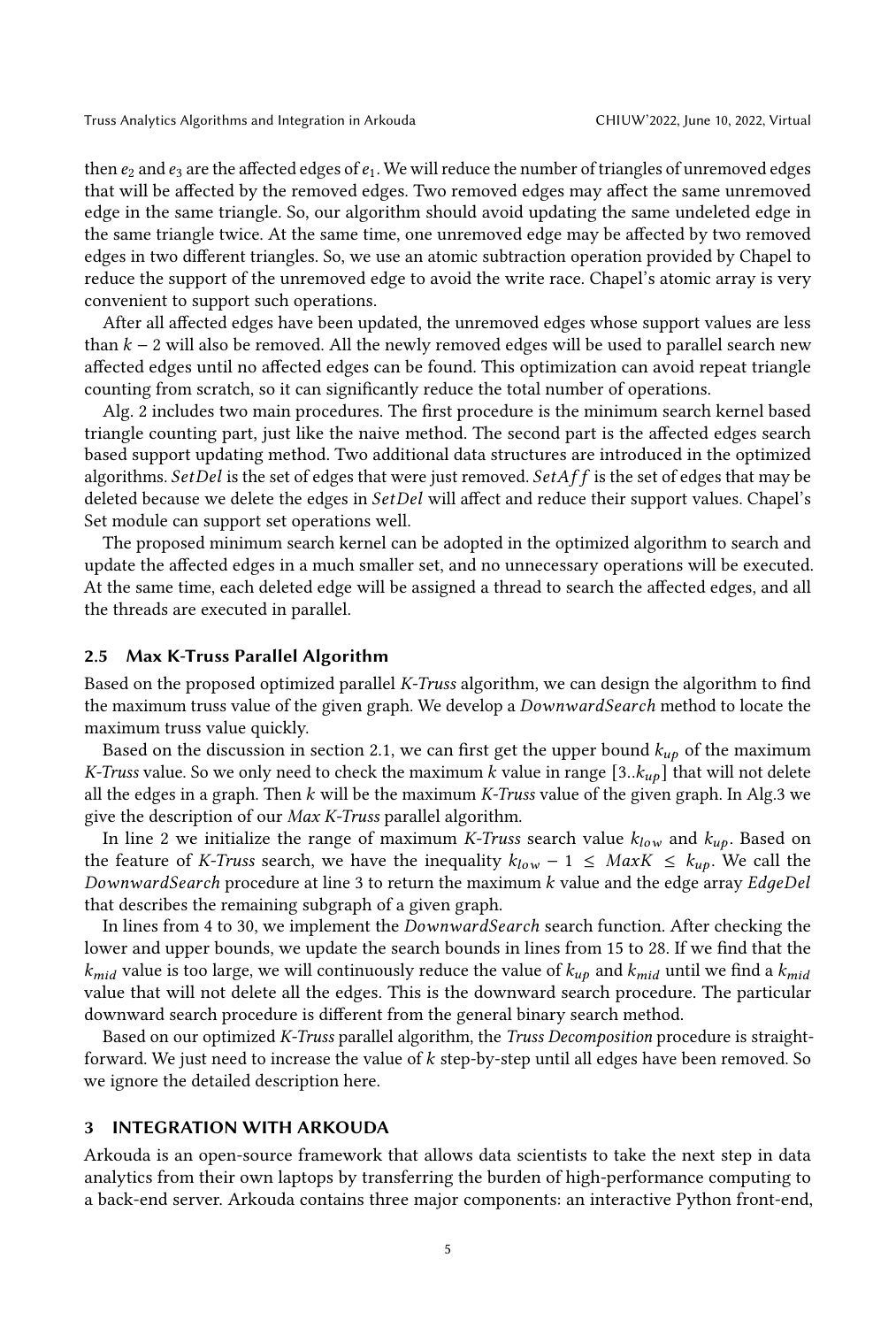Algorithm 3: Max K-Truss Parallel Algorithm

```
1 MaxKTruss(G)\forall \angle G = \langle E, V \rangle is the input graph with edges set E and vertices set V.
 2 Let k_{low} = 3 and set k_{up} based on the proposed analysis method
 3 return DownWardSearch(G, k_{low}, k_{up})function DownWardSearch(G, k_{low}, k_{up})5 EdgeDel = kTruss(G, k_{low})6 if (All edges have been deleted) then
 7 | return (k_{low} - 1, EdgeDel)8 end
 9 else
10 \qquad \qquad \qquad \qquad \qquad \qquad \qquad \qquad \qquad \qquad \qquad \qquad \qquad \qquad \qquad \qquad \qquad \qquad \qquad \qquad \qquad \qquad \qquad \qquad \qquad \qquad \qquad \qquad \qquad \qquad \qquad \qquad \qquad \qquad \qquad \qquad \11 if (there are undeleted edges in EdgeDel) then
12 return (k_{up}, EdgeDel)13 end
14 else
15 k_{mid} = (k_{low} + k_{up})/216 \qquad \qquad EdgeDel = kTruss(G, k_{mid})17 while (All edges have been deleted in EdgeDel) do
 18 k_{up} = k_{mid} - 119 k_{mid} = (k_{low} + k_{up})/220  =   (,  )
21 end
22 if (k_{mid} == k_{up} - 1) then<br>
23 if k_{mid} \leq k_{up} - 1return (k_{mid}, EdgeDel)
24 end
25 else
26 k_{low} = k_{mid} + 1<br>27 Example 1 Example 1 Example 1 Example 1 Example 2 Example 2 Example 2 Example 2 Example 2 Example 2 Example 2 Example 2 Example 2 Example 2 Example 2 Example 2 Example
                         return DownwardSearch(G, k_{low}, k_{up})28 end
29 end
30 end
```
a ZeroMQ middleware, and a Chapel back-end. The front-end python mimics the workflow of a Jupyter notebook and abstracts away the computations done on the back-end.

After implementing the kernel Chapel data structure and algorithm, we need to follow Arkouda's integration rule to make the new functionality work well to create an end-to-end response from Chapel to Python.

We developed our calling method in Python as  $KTus(sgraph, k)$  where to be called, the user needs to pass a graph to the function as well as some integer k. This  $k$  can be either  $-1$  (for Max K-Truss) ,  $-2$  (for Truss Decomposition), or  $\geq 3$ . This method is added into Arkouda's front-end file graph.py.

The developed Chapel functions are located in the *TrussMsg.chpl* file. This procedure accepts the command's name, a payload message, and a symbol table name where our data will be housed from the Chapel back-end. The payload is parsed to extract the name of the Chapel graph class that houses our graph data, and then using the name, we extract the data from the symbol table and then work with it to run our algorithm. These are the integration steps for Arkouda.

## 4 EXPERIMENTS

## 4.1 Experimental Setup

Our datasets were chosen from a selection of publicly available synthetic and real-world datasets. Real-world graphs have degree distributions that follow a power-law distribution, while sparse synthetic graphs follow a normal distribution. The real-world graphs are downloaded from SNAP  $^1$  $^1$ . The synthetic graphs were Delaunay from the DIMACS10.

<span id="page-5-1"></span><sup>1</sup>Stanford Large Network Dataset Collection, https://snap.stanford.edu/data/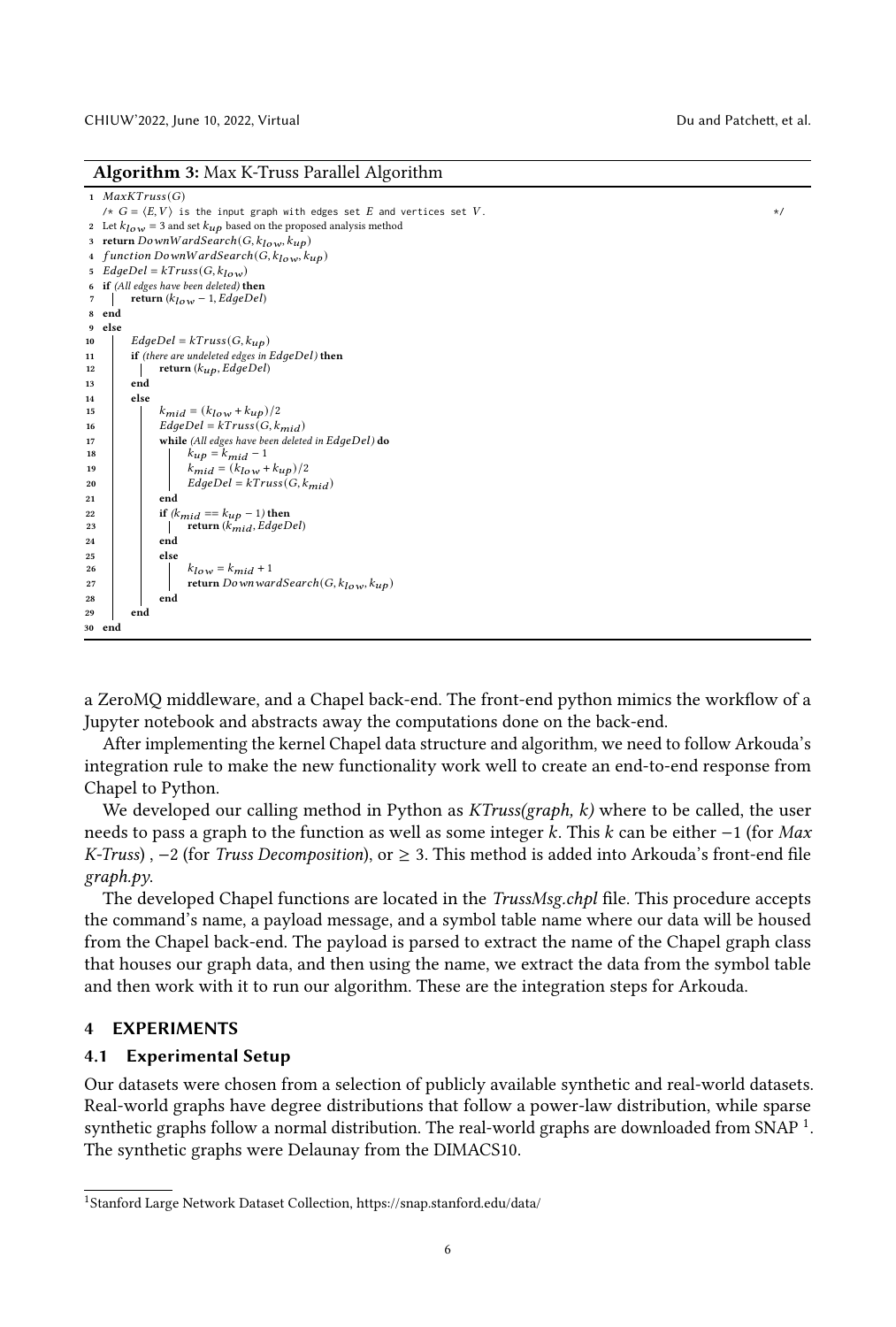Experiments were performed on a 32-node high-performance server connected through Infiniband FDR 56 Gbit/s loaded with 2 x Intel Xeon E5-2650 v3 @ 2.30GHz CPUs with ten cores per CPU. It also has 512GB of DDR4 RAM per node. The utilized Chapel and Arkouda version used during testing were 1.25.0 and 2022.3.15 respectively.

## 4.2 Performance Results

This part will provide three kinds of truss analysis algorithms' results based on our minimum search based triangle search kernel. We implemented three different versions to provide the comparison results for the k-truss algorithm (we let k=4 in the experiments). Table [1](#page-6-0) shows the experimental results. Column "LI Naive K-Truss" is the execution time of the list intersection method based on the naive k-truss algorithm framework. "MS Naive K-Truss" is the execution time of the minimum search method based on the naive k-truss algorithm framework. "MS Opt K-Truss" results from a minimum search method based on the optimized k-truss algorithm framework. It will search and update the affected edges without recalculating the number of triangles from scratch. Based on the results of the three experiments, we can see the advantage of the minimum search method compared with the list intersection method. At the same time, we can further show the optimized search based method compared with the naive method. "MS Max K-Truss" is the execution time of the minimum search based max k-truss method. "MS Truss Decomposition" is the execution time of the minimum search based truss decomposition method. We let the "LI Naive K-Truss" as the baseline, "Speedup 1" is the performance improvement of our "MS Naive K-Truss" algorithm compared with the baseline. "Speedup 2" is the performance improvement of our "MS Opt K-Truss" algorithm compared with the baseline.

The experimental results in Table [1](#page-6-0) show that the proposed minimum search based triangle search method is better than the widely used list intersection method. The results from "Speedup 1" show that most graphs can achieve more than two times speedup. "Speedup 2" shows that most graphs can achieve more than ten times speedup. Some can achieve more than one hundred times speedup. Furthermore, based on our minimum search based kernel, the optimized affected edges search method can also significantly improve the performance. All our k-truss algorithms are based on the novel minimum search kernel, and the experimental results show that this kernel can help to improve the performance compared with the widely used list intersection method.

<span id="page-6-0"></span>

| Table 1. Execution time (seconds) of different k-truss algorithms and speedup compared with list |
|--------------------------------------------------------------------------------------------------|
| intersection method.                                                                             |
|                                                                                                  |

| Graph            | LI Naive K-Truss | <b>MS Naive K-Truss</b> | MS Opt K-Truss | MS Max K Truss | MS Truss Decomposition | Speedup 1 | Speedup 2 |
|------------------|------------------|-------------------------|----------------|----------------|------------------------|-----------|-----------|
| amazon0601       | 1008.58          | 509.29                  | 60.61          | 93.22          | 66.22                  | 2.0       | 16.6      |
| as-caida20071105 | 16.70            | 2.98                    | 1.00           | 1.73           | 0.88                   | 5.6       | 16.7      |
| ca-AstroPh       | 113.28           | 56.11                   | 9.64           | 11.16          | 5.17                   | 2.0       | 11.7      |
| ca-CondMat       | 23.52            | 11.58                   | 2.11           | 2.58           | 2.21                   | 2.0       | 11.2      |
| ca-GrOc          | 2.49             | 1.24                    | 0.29           | 0.35           | 0.36                   | 2.0       | 8.6       |
| ca-HepPh         | 29.33            | 14.69                   | 3.07           | 3.22           | 3.45                   | 2.0       | 9.6       |
| ca-HepTh         | 3.88             | 1.93                    | 0.50           | 0.61           | 0.61                   | 2.0       | 7.7       |
| com-Youtube      | 4885.27          | 302.37                  | 55.72          | 71.89          | 61.94                  | 16.2      | 87.7      |
| delaunay n10     | 2.04             | 1.05                    | 0.08           | 0.09           | 0.08                   | 1.9       | 25.5      |
| delaunay_n11     | 5.50             | 2.81                    | 0.16           | 0.18           | 0.16                   | 2.0       | 34.2      |
| delaunay_n12     | 14.00            | 7.15                    | 0.32           | 0.36           | 0.31                   | 2.0       | 44.3      |
| delaunay_n13     | 36.69            | 18.74                   | 0.62           | 0.70           | 0.61                   | 2.0       | 58.9      |
| delaunay_n14     | 98.61            | 50.46                   | 1.23           | 1.46           | 1.22                   | 2.0       | 79.9      |
| delaunay_n15     | 266.96           | 136.52                  | 2.49           | 2.93           | 2.45                   | 2.0       | 107.3     |
| delaunay_n16     | 735.75           | 378.16                  | 4.91           | 5.83           | 4.87                   | 1.9       | 149.8     |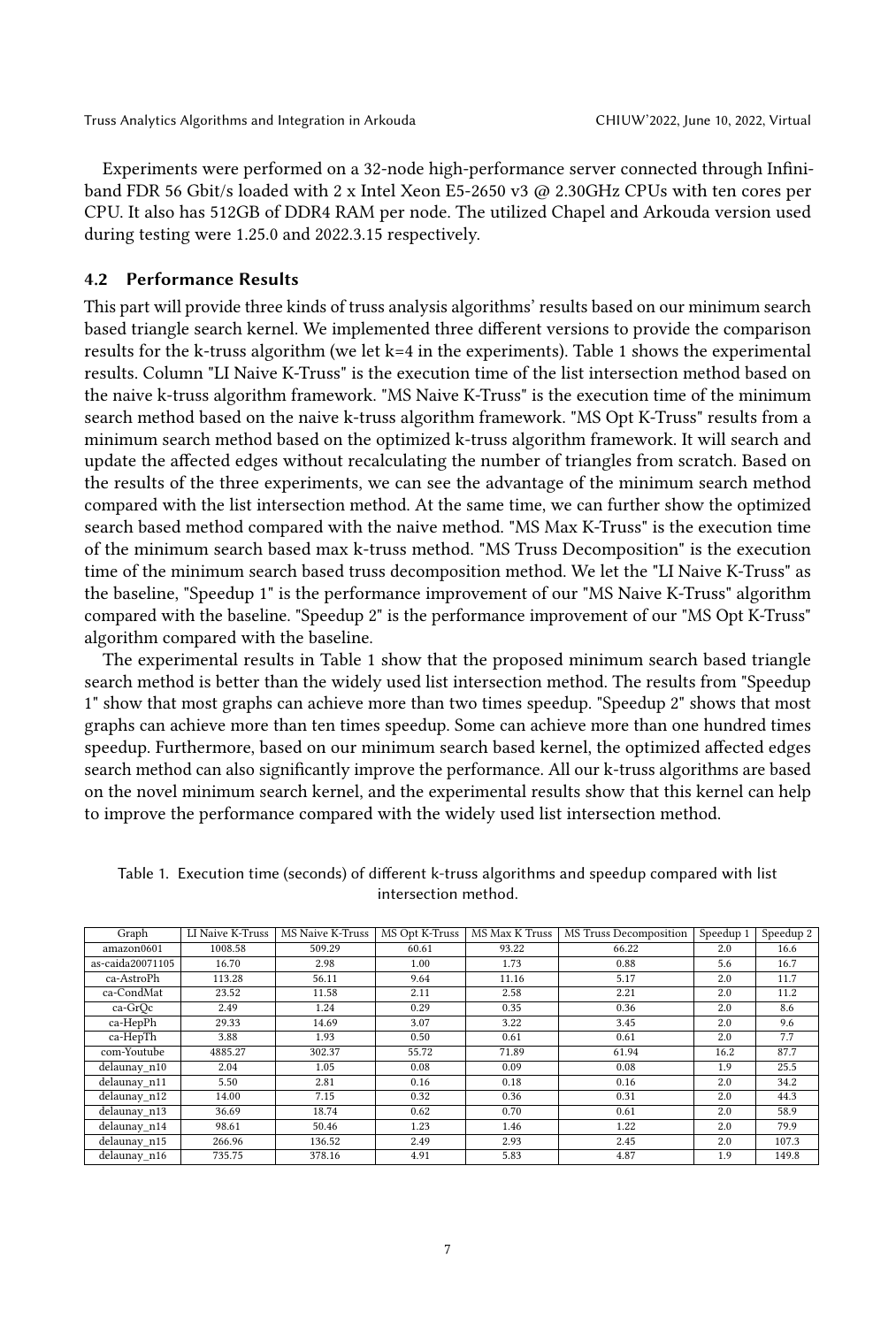## 5 RELATED WORK

GraphChallenge<sup>[2](#page-7-2)</sup> is a vital effort combined by academics and industry to develop new solutions for analyzing graphs and sparse data. K-Truss is one of the graph challenging algorithms. The seminal paper about truss decomposition is that by Cohen[\[7\]](#page-8-0), who introduced the concept of K-Truss, motivating it as an effective community indicator.

In this paper, we borrow many fine-grained optimization methods on GPUs to develop our algorithm, such as parallel triangles search for given edge. Green et al.[\[15\]](#page-8-11) uses a new dynamic graph formulation to achieve scalable performance on GPUs for both K-Truss and Max K-Truss analysis. Almasri et al.[\[1\]](#page-7-1) can use multiple GPUs to improve the binary search Max K-Truss performance on large graphs. Blanco et al. [\[5\]](#page-8-13) presents a linear-algebraic formulation of the K-Truss graph algorithm and demonstrates the efficiency of their fine-grained parallel approach on both CPU and GPU. Diab et al.[\[12\]](#page-8-14) explores the design space of different optimizations on GPUs including edge-centric[\[1,](#page-7-1) [10,](#page-8-10) [21,](#page-8-12) [26\]](#page-8-15) and vertex-centric parallelization[\[3\]](#page-8-16), directing edges by degree[\[4,](#page-8-9) [17\]](#page-8-17), tiling[\[17,](#page-8-17) [27\]](#page-8-18), parallelizing intersections[\[4,](#page-8-9) [17\]](#page-8-17), removing deleted edges intermediately[\[4,](#page-8-9) [5,](#page-8-13) [10\]](#page-8-10), and recomputing support values to achieve better performance for specific input graphs[\[1,](#page-7-1) [4,](#page-8-9) [10,](#page-8-10) [15,](#page-8-11) [21\]](#page-8-12). Date et al. [\[10,](#page-8-10) [21\]](#page-8-12) takes advantage of the heterogeneous platform (CPU+GPU) to improve the performance.

Besides on GPUs, there are a lot researches [\[20\]](#page-8-19) [\[25\]](#page-8-20)[\[26\]](#page-8-15) [\[18\]](#page-8-21)[\[11\]](#page-8-22)[\[8\]](#page-8-23)[\[23\]](#page-8-24) [\[9\]](#page-8-7) that try to optimize the performance of K-Truss from different aspects. We develop a fast triangle search kernel to optimize the performance by significantly reducing the total number of triangle search operations. At the same time, our parallel method is implemented using high-level parallel language Chapel and integrated into Arkouda to enable productive K-Truss analysis.

#### 6 CONCLUSION

Productive K-Truss analysis is critical to exploit the value of large networks. K-Truss is a widely employed community detection method for different applications. This paper develops a very fast triangle search kernel to replace the existing list intersection method. Based on our fast triangle search kernel, we develop highly optimized K-Truss analysis algorithms for different truss analyses. Furthermore, our algorithms have been implemented in a productive high-level parallel language Chapel. Our implementation method can employ parallel platforms to achieve high performance and code development efficiency. Our code has been integrated with an open-source EDA framework Arkouda. So the increasing number of developers familiar with Python in the EDA community can easily use Python on their laptops to conduct large graph analysis productively. This work can support more users to solve their real-world problems with high productivity without knowing the low-level implementations.

## ACKNOWLEDGMENTS

We appreciate the help from the Arkouda co-creators Michael Merrill and William Reus, as well as Brad Chamberlain, Elliot Joseph Ronaghan, Engin Kayraklioglu, David Longnecker and the Chapel community when we integrated the algorithms into Arkouda. This research was funded in part by NSF grant number CCF-2109988.

## REFERENCES

- <span id="page-7-1"></span>[1] Mohammad Almasri, Omer Anjum, Carl Pearson, Zaid Qureshi, Vikram S Mailthody, Rakesh Nagi, Jinjun Xiong, and Wen-mei Hwu. 2019. Update on k-truss decomposition on GPU. In 2019 IEEE High Performance Extreme Computing Conference (HPEC). IEEE, 1–7.
- <span id="page-7-0"></span>[2] John T Behrens. 1997. Principles and procedures of exploratory data analysis. Psychological Methods 2, 2 (1997), 131.

<span id="page-7-2"></span><sup>2</sup>https://graphchallenge.mit.edu/challenges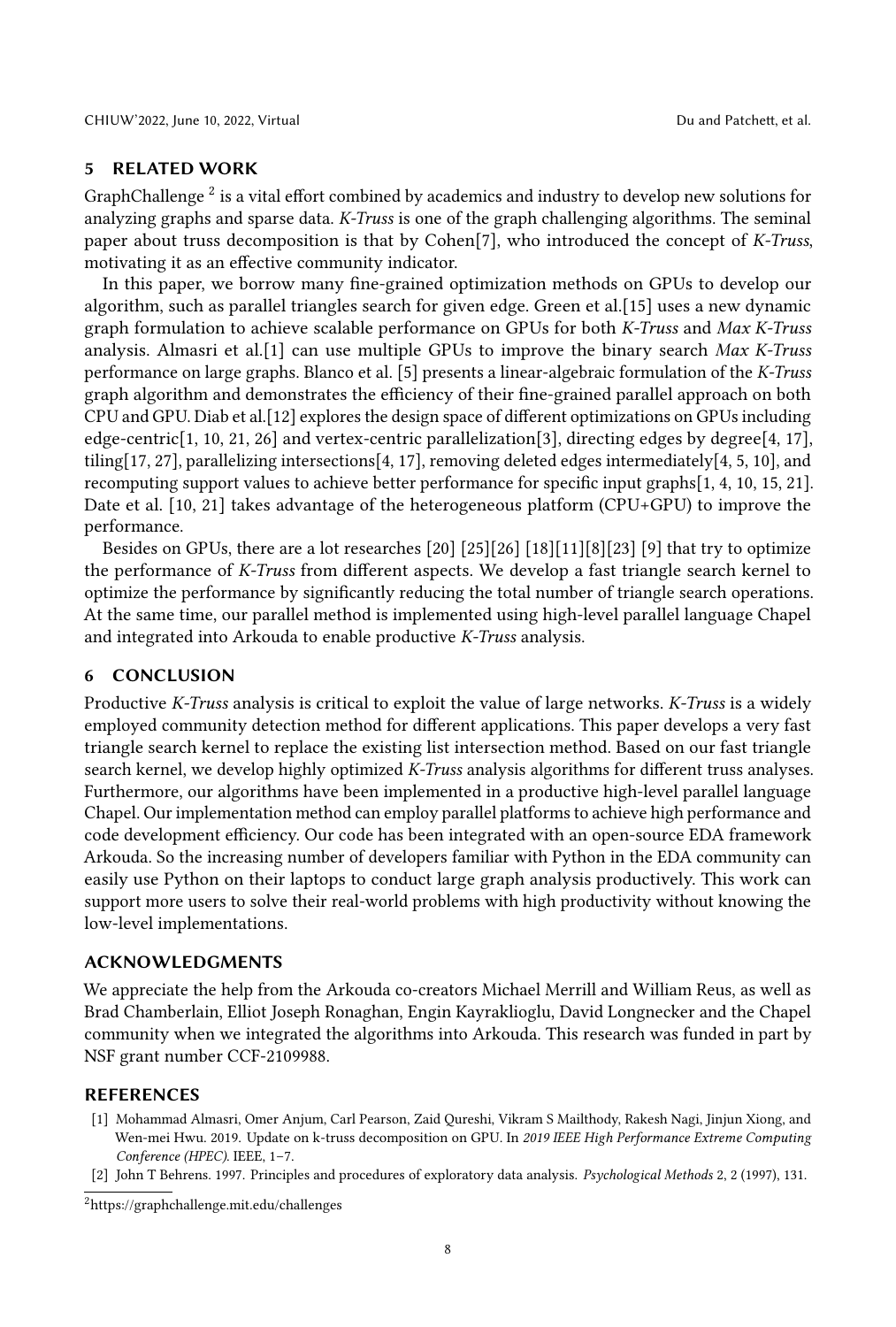Truss Analytics Algorithms and Integration in Arkouda CHIUW'2022, June 10, 2022, Virtual

- <span id="page-8-16"></span>[3] Mauro Bisson and Massimiliano Fatica. 2017. Static graph challenge on GPU. In 2017 IEEE High Performance Extreme Computing Conference (HPEC). IEEE, 1–8.
- <span id="page-8-9"></span>[4] Mauro Bisson and Massimiliano Fatica. 2018. Update on static graph challenge on GPU. In 2018 IEEE High Performance extreme Computing Conference (HPEC). IEEE, 1–8.
- <span id="page-8-13"></span>[5] Mark Blanco, Tze Meng Low, and Kyungjoo Kim. 2019. Exploration of fine-grained parallelism for load balancing eager k-truss on GPU and CPU. In 2019 IEEE High Performance Extreme Computing Conference (HPEC). IEEE, 1–7.
- <span id="page-8-5"></span>[6] Bradford L Chamberlain, David Callahan, and Hans P Zima. 2007. Parallel programmability and the chapel language. The International Journal of High Performance Computing Applications 21, 3 (2007), 291–312.
- <span id="page-8-0"></span>[7] Jonathan Cohen. 2008. Trusses: Cohesive subgraphs for social network analysis. National security agency technical report 16, 3.1 (2008).
- <span id="page-8-23"></span>[8] Alessio Conte, Daniele De Sensi, Roberto Grossi, Andrea Marino, and Luca Versari. 2018. Discovering k-trusses in large-scale networks. In 2018 IEEE High Performance extreme Computing Conference (HPEC). IEEE, 1–6.
- <span id="page-8-7"></span>[9] Alessio Conte, Daniele De Sensi, Roberto Grossi, Andrea Marino, and Luca Versari. 2020. Truly Scalable K-Truss and Max-Truss Algorithms for Community Detection in Graphs. IEEE Access 8 (2020), 139096–139109.
- <span id="page-8-10"></span>[10] Ketan Date, Keven Feng, Rakesh Nagi, Jinjun Xiong, Nam Sung Kim, and Wen-Mei Hwu. 2017. Collaborative (CPU+GPU) algorithms for triangle counting and truss decomposition on the minsky architecture: Static graph challenge: Subgraph isomorphism. In 2017 IEEE High Performance Extreme Computing Conference (HPEC). IEEE, 1–7.
- <span id="page-8-22"></span>[11] Timothy A Davis. 2018. Graph algorithms via SuiteSparse: GraphBLAS: triangle counting and k-truss. In 2018 IEEE High Performance extreme Computing Conference (HPEC). IEEE, 1–6.
- <span id="page-8-14"></span>[12] Safaa Diab, Mhd Ghaith Olabi, and Izzat El Hajj. 2020. KTrussExplorer: Exploring the design space of k-truss decomposition optimizations on GPUs. In 2020 IEEE High Performance Extreme Computing Conference (HPEC). IEEE,  $1 - 8$
- <span id="page-8-6"></span>[13] Zhihui Du, Oliver Alvarado Rodriguez, Joseph Patchett, and David A Bader. 2021. Interactive Graph Stream Analytics in Arkouda. Algorithms 14, 8 (2021), 221.
- <span id="page-8-1"></span>[14] Irving J Good. 1983. The philosophy of exploratory data analysis. Philosophy of science 50, 2 (1983), 283–295.
- <span id="page-8-11"></span>[15] Oded Green, James Fox, Euna Kim, Federico Busato, Nicola Bombieri, Kartik Lakhotia, Shijie Zhou, Shreyas Singapura, Hanqing Zeng, Rajgopal Kannan, et al. 2017. Quickly finding a truss in a haystack. In 2017 IEEE High Performance Extreme Computing Conference (HPEC). IEEE, 1–7.
- <span id="page-8-8"></span>[16] Oded Green, Pavan Yalamanchili, and Lluís-Miquel Munguía. 2014. Fast triangle counting on the GPU. In Proceedings of the 4th Workshop on Irregular Applications: Architectures and Algorithms. 1–8.
- <span id="page-8-17"></span>[17] Yang Hu, Pradeep Kumar, Guy Swope, and H Howie Huang. 2017. Trix: Triangle counting at extreme scale. In 2017 IEEE High Performance Extreme Computing Conference (HPEC). IEEE, 1–7.
- <span id="page-8-21"></span>[18] Sitao Huang, Mohamed El-Hadedy, Cong Hao, Qin Li, Vikram S Mailthody, Ketan Date, Jinjun Xiong, Deming Chen, Rakesh Nagi, and Wen-mei Hwu. 2018. Triangle counting and truss decomposition using fpga. In 2018 IEEE High Performance extreme Computing Conference (HPEC). IEEE, 1–7.
- <span id="page-8-2"></span>[19] Andrew T Jebb, Scott Parrigon, and Sang Eun Woo. 2017. Exploratory data analysis as a foundation of inductive research. Human Resource Management Review 27, 2 (2017), 265–276.
- <span id="page-8-19"></span>[20] Humayun Kabir and Kamesh Madduri. 2017. Parallel k-truss decomposition on multicore systems. In 2017 IEEE High Performance Extreme Computing Conference (HPEC). IEEE, 1–7.
- <span id="page-8-12"></span>[21] Vikram S Mailthody, Ketan Date, Zaid Qureshi, Carl Pearson, Rakesh Nagi, Jinjun Xiong, and Wen-mei Hwu. 2018. Collaborative (CPU+ GPU) algorithms for triangle counting and truss decomposition. In 2018 IEEE High Performance extreme Computing Conference (HPEC). IEEE, 1–7.
- <span id="page-8-3"></span>[22] Michael Merrill, William Reus, and Timothy Neumann. 2019. Arkouda: interactive data exploration backed by Chapel. In Proceedings of the ACM SIGPLAN 6th on Chapel Implementers and Users Workshop. 28–28.
- <span id="page-8-24"></span>[23] Roger Pearce and Geoffrey Sanders. 2018. K-truss decomposition for scale-free graphs at scale in distributed memory. In 2018 IEEE High Performance extreme Computing Conference (HPEC). IEEE, 1–6.
- <span id="page-8-4"></span>[24] William Reus. 2020. CHIUW 2020 Keynote: Arkouda: Chapel-Powered, Interactive Supercomputing for Data Science. In Chapel Implementers and Users Workshop, 2020 IEEE International Parallel and Distributed Processing Symposium Workshops (IPDPSW). IEEE, 650–650.
- <span id="page-8-20"></span>[25] Shaden Smith, Xing Liu, Nesreen K Ahmed, Ancy Sarah Tom, Fabrizio Petrini, and George Karypis. 2017. Truss decomposition on shared-memory parallel systems. In 2017 IEEE High Performance Extreme Computing Conference (HPEC). IEEE, 1–6.
- <span id="page-8-15"></span>[26] Chad Voegele, Yi-Shan Lu, Sreepathi Pai, and Keshav Pingali. 2017. Parallel triangle counting and k-truss identification using graph-centric methods. In 2017 IEEE High Performance Extreme Computing Conference (HPEC). IEEE, 1–7.
- <span id="page-8-18"></span>[27] Abdurrahman Yaşar, Sivasankaran Rajamanickam, Jonathan Berry, Michael Wolf, Jeffrey S Young, and Ümit V ÇatalyÜrek. 2019. Linear algebra-based triangle counting via fine-grained tasking on heterogeneous environments:(Update on static graph challenge). In 2019 IEEE High Performance Extreme Computing Conference (HPEC).